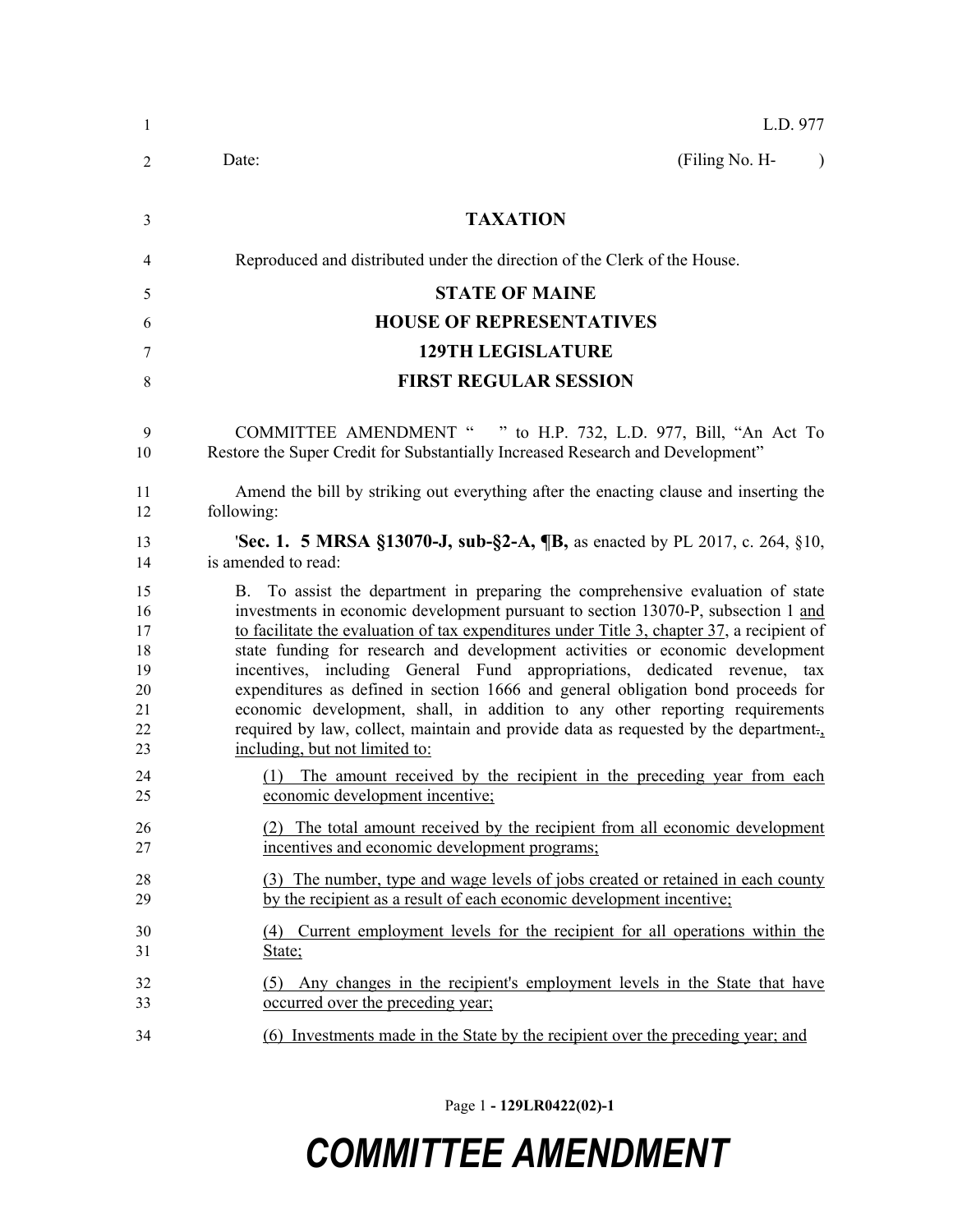| 1              | (7) Intellectual property that has been secured by the recipient, including, but not        |
|----------------|---------------------------------------------------------------------------------------------|
| $\overline{2}$ | limited to, patents, trade secrets, copyrights, trademarks or other intellectual            |
| 3              | property as defined by the department by rule.                                              |
| 4              | The department shall provide information obtained under this paragraph by January           |
| 5              | 15th annually to the Office of Program Evaluation and Government Accountability             |
| 6              | for the purposes of evaluation of tax expenditures under Title 3, chapter 37 and, to the    |
| 7              | extent permitted under confidentiality requirements, to the joint standing committee        |
| 8              | of the Legislature having jurisdiction over taxation matters.                               |
| 9              | Sec. 2. 36 MRSA §5219-L, sub-§1, as amended by PL 2013, c. 502, Pt. J, §1 and               |
| $10\,$         | affected by $\S3$ , is further amended to read:                                             |
| 11             | 1. Super credit allowed for substantial expansions of research and development.             |
| 12             | For tax years beginning before January 1, 2014, a taxpayer that qualifies for the research  |
| 13             | expense tax credit allowed under section 5219-K is allowed an additional credit against     |
| 14             | the tax due under this Part equal to the excess, if any, of qualified research expenses for |
| 15             | the taxable year over the super credit base amount. For purposes of this section            |
| 16             | subsection, "super credit base amount" means the average amount spent on qualified          |
| 17             | research expenses by the taxpayer in the 3 taxable years immediately preceding the          |
| 18             | effective date of this section June 12, 1997, increased by 50%. For purposes of this        |
| 19             | section, "qualified research expenses" has the same meaning as under the Code, Section      |
| 20             | 41 but applies only to expenditures for research conducted in this State.                   |
| 21             | Sec. 3. 36 MRSA §5219-L, sub-§1-A is enacted to read:                                       |
|                |                                                                                             |
| 22             | 1-A. Super credit allowed for tax years beginning on or after January 1, 2019.              |
| 23             | For tax years beginning on or after January 1, 2019, a taxpayer that qualifies for the      |
| 24             | research expense tax credit allowed under section 5219-K is allowed an additional credit    |
| 25             | against the tax due under this Part equal to the excess, if any, of qualified research      |
| 26             | expenses for the taxable year over the super credit base amount. For purposes of this       |
| 27             | subsection, "super credit base amount" means the greater of:                                |
| 28             | A. The average annual amount spent on qualified research expenses by the taxpayer           |
| 29             | in the 3 taxable years immediately preceding the tax year for which the credit is           |
| 30             | generated; and                                                                              |
| 31             | B. The average annual amount spent on qualified research expenses by the taxpayer           |
| 32             | in the 3 taxable years immediately preceding October 1, 2019.                               |
| 33             | For purposes of this subsection, "qualified research expenses" has the same meaning as      |
| 34             | under the Code, Section 41 but applies only to expenditures for research conducted in this  |
| 35             | State.                                                                                      |
| 36             | Sec. 4. 36 MRSA §5219-L, sub-§2, as enacted by PL 1997, c. 557, Pt. B, §10                  |
| 37             | and affected by $\S 14$ and Pt. G, $\S 1$ , is amended to read:                             |

Page 2 **- 129LR0422(02)-1**

## *COMMITTEE AMENDMENT*